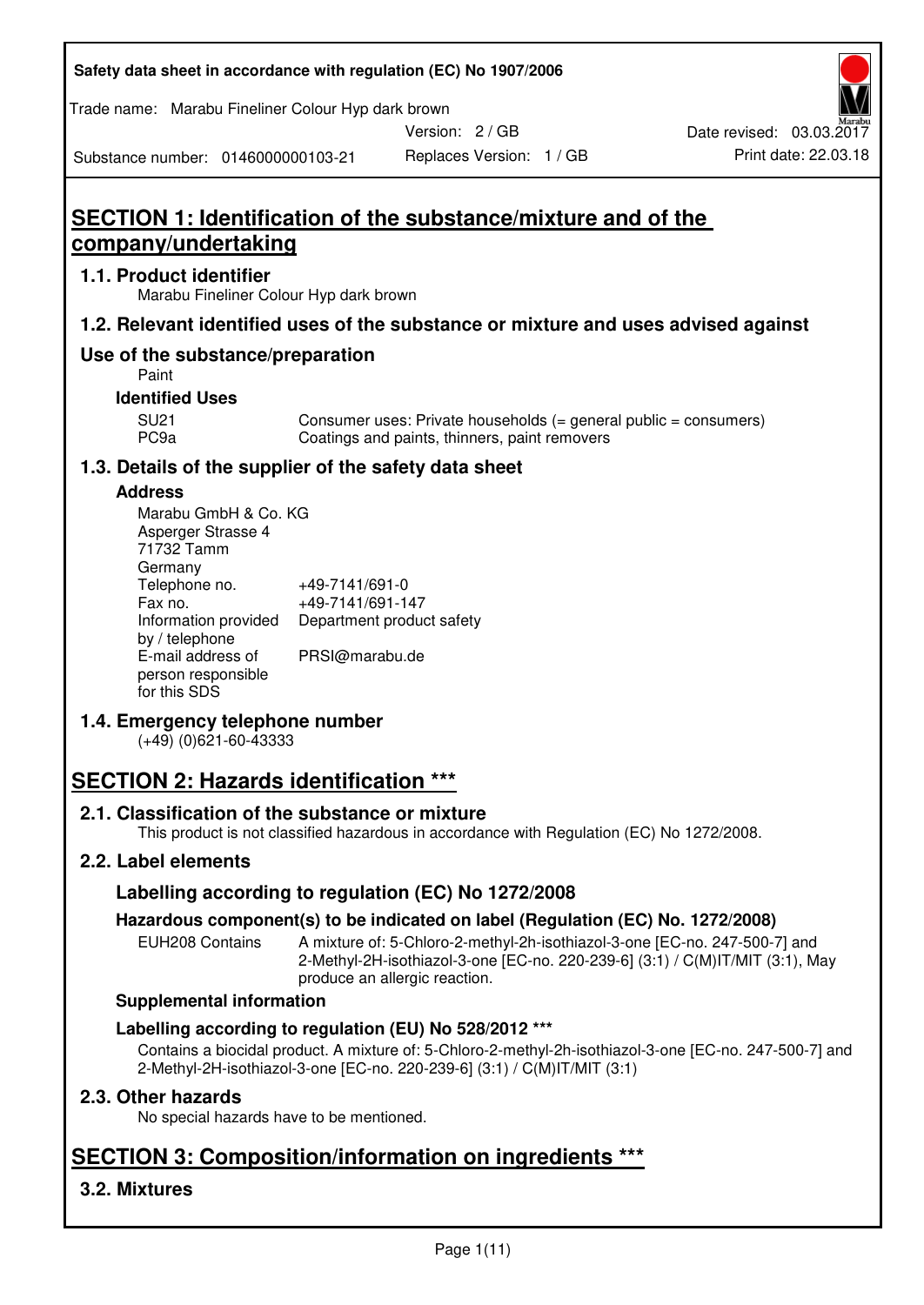| Safety data sheet in accordance with regulation (EC) No 1907/2006                                                                                                 |                                                                                                                       |                      |                                                      |                                              |      |                          |
|-------------------------------------------------------------------------------------------------------------------------------------------------------------------|-----------------------------------------------------------------------------------------------------------------------|----------------------|------------------------------------------------------|----------------------------------------------|------|--------------------------|
| Trade name: Marabu Fineliner Colour Hyp dark brown                                                                                                                |                                                                                                                       | Version: 2 / GB      |                                                      |                                              |      | Date revised: 03.03.2017 |
| Substance number: 0146000000103-21                                                                                                                                |                                                                                                                       |                      |                                                      | Replaces Version: 1 / GB                     |      | Print date: 22.03.18     |
| <b>Chemical characterization</b><br>Paint based on water                                                                                                          |                                                                                                                       |                      |                                                      |                                              |      |                          |
| <b>Hazardous ingredients</b>                                                                                                                                      |                                                                                                                       |                      |                                                      |                                              |      |                          |
| <b>Ethanediol</b><br>CAS No.<br>EINECS no.<br>Registration no.<br>Concentration                                                                                   | $107 - 21 - 1$<br>203-473-3<br>01-2119456816-28<br>$>=$                                                               | $\overline{1}$       | $\lt$                                                | 10                                           | $\%$ |                          |
| Classification (Regulation (EC) No. 1272/2008)                                                                                                                    | Acute Tox, 4<br>STOT RE <sub>2</sub>                                                                                  |                      | H302<br>H373                                         |                                              |      |                          |
| <b>Bronopol (INN)</b><br>CAS No.<br>EINECS no.<br>Concentration                                                                                                   | $52 - 51 - 7$<br>200-143-0<br>$>=$                                                                                    | 0,01                 | $\overline{\phantom{0}}$                             | 0,1                                          | $\%$ |                          |
| Classification (Regulation (EC) No. 1272/2008)                                                                                                                    | Eye Dam. 1<br>Skin Irrit. 2<br>STOT SE3<br>Acute Tox. 4<br>Acute Tox. 4<br>Aquatic Acute 1<br>Aquatic Chronic 1       |                      | H318<br>H315<br>H335<br>H302<br>H312<br>H400<br>H410 |                                              |      |                          |
| Concentration limits (Regulation (EC) No. 1272/2008)                                                                                                              | Aquatic Acute 1<br>Aquatic Chronic                                                                                    | H400<br>H410         | $M = 10$<br>$M = 1$                                  |                                              |      |                          |
| A mixture of: 5-Chloro-2-methyl-2h-isothiazol-3-one [EC-no. 247-500-7] and<br>2-Methyl-2H-isothiazol-3-one [EC-no. 220-239-6] (3:1) / C(M)IT/MIT (3:1)<br>CAS No. | 55965-84-9                                                                                                            |                      |                                                      |                                              |      |                          |
| Concentration                                                                                                                                                     |                                                                                                                       |                      | $\,<\,$                                              | 0,0015                                       | $\%$ |                          |
| Classification (Regulation (EC) No. 1272/2008)                                                                                                                    | Acute Tox. 3<br>Aquatic Chronic 1<br>Aquatic Acute 1<br>Skin Sens. 1<br>Skin Corr. 1B<br>Acute Tox. 3<br>Acute Tox. 3 |                      | H331<br>H410<br>H400<br>H317<br>H314<br>H311<br>H301 |                                              |      |                          |
| Concentration limits (Regulation (EC) No. 1272/2008)                                                                                                              | Skin Corr. 1B<br>Eye Irrit. 2<br>Skin Irrit. 2                                                                        | H314<br>H319<br>H315 | $>= 0,6$                                             | $\epsilon = 0.06 < 0.6$<br>$\leq 0.06 < 0.6$ |      |                          |
| <b>Further ingredients ***</b>                                                                                                                                    | Skin Sens. 1                                                                                                          | H317                 |                                                      | $>= 0,0015$                                  |      |                          |
| Glycerol                                                                                                                                                          |                                                                                                                       |                      |                                                      |                                              |      |                          |
| CAS No.<br>EINECS no.<br>Concentration                                                                                                                            | $56 - 81 - 5$<br>200-289-5<br>$>=$                                                                                    | 10                   | $\lt$                                                | 25                                           | $\%$ | $[3]$                    |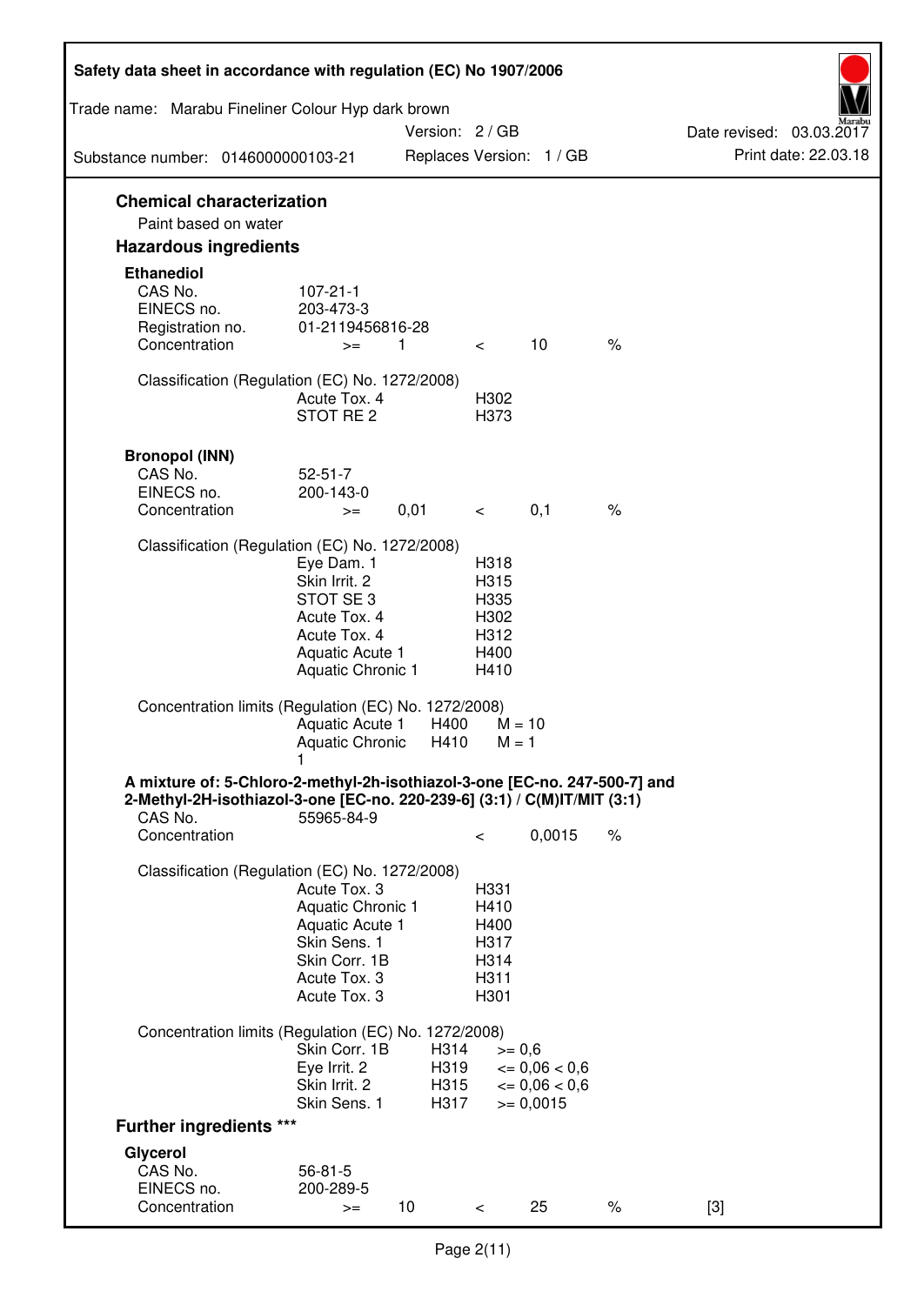| Safety data sheet in accordance with regulation (EC) No 1907/2006                                                                                                                                                                                                                                                                                                      |                                                                                              |                                                                                                                                                                                                                   |
|------------------------------------------------------------------------------------------------------------------------------------------------------------------------------------------------------------------------------------------------------------------------------------------------------------------------------------------------------------------------|----------------------------------------------------------------------------------------------|-------------------------------------------------------------------------------------------------------------------------------------------------------------------------------------------------------------------|
| Trade name: Marabu Fineliner Colour Hyp dark brown                                                                                                                                                                                                                                                                                                                     | Version: 2 / GB                                                                              | Date revised: 03.03.2017                                                                                                                                                                                          |
| Substance number: 0146000000103-21                                                                                                                                                                                                                                                                                                                                     | Replaces Version: 1 / GB                                                                     | Print date: 22.03.18                                                                                                                                                                                              |
| $\star$<br>[3] Substance with occupational exposure limits                                                                                                                                                                                                                                                                                                             |                                                                                              |                                                                                                                                                                                                                   |
| <b>SECTION 4: First aid measures</b>                                                                                                                                                                                                                                                                                                                                   |                                                                                              |                                                                                                                                                                                                                   |
| 4.1. Description of first aid measures<br>After skin contact<br>After eye contact<br><b>After ingestion</b><br>medical treatment.<br>4.2. Most important symptoms and effects, both acute and delayed<br>Until now no symptoms known so far.<br>4.3. Indication of any immediate medical attention and special treatment needed<br>Hints for the physician / treatment | Wash with plenty of water and soap. Do NOT use solvents or thinners.                         | Separate eyelids, wash the eyes thoroughly with water (15 min.). In case of irritation consult an oculist.<br>Rinse mouth thoroughly with water. If larger amounts are swallowed or in the event of symptoms take |
| Treat symptomatically                                                                                                                                                                                                                                                                                                                                                  |                                                                                              |                                                                                                                                                                                                                   |
| <b>SECTION 5: Firefighting measures</b>                                                                                                                                                                                                                                                                                                                                |                                                                                              |                                                                                                                                                                                                                   |
| 5.1. Extinguishing media<br>Suitable extinguishing media<br>Carbon dioxide, Foam, Sand, Water                                                                                                                                                                                                                                                                          |                                                                                              |                                                                                                                                                                                                                   |
| 5.2. Special hazards arising from the substance or mixture<br>black smoke                                                                                                                                                                                                                                                                                              |                                                                                              | In the event of fire the following can be released: Carbon monoxide (CO); Carbon dioxide (CO2); dense                                                                                                             |
| 5.3. Advice for firefighters<br><b>Other information</b>                                                                                                                                                                                                                                                                                                               | Collect contaminated fire-fighting water separately, must not be discharged into the drains. |                                                                                                                                                                                                                   |
| <b>SECTION 6: Accidental release measures</b>                                                                                                                                                                                                                                                                                                                          |                                                                                              |                                                                                                                                                                                                                   |
| 6.1. Personal precautions, protective equipment and emergency procedures<br>No particular measures required.                                                                                                                                                                                                                                                           |                                                                                              |                                                                                                                                                                                                                   |
| 6.2. Environmental precautions<br>No particular measures required.                                                                                                                                                                                                                                                                                                     |                                                                                              |                                                                                                                                                                                                                   |
| 6.3. Methods and material for containment and cleaning up                                                                                                                                                                                                                                                                                                              |                                                                                              |                                                                                                                                                                                                                   |

Clean preferably with a detergent - avoid use of solvents.

## **6.4. Reference to other sections**

Information regarding Safe handling, see Section 7. Information regarding personal protective measures, see Section 8. Information regarding waste disposal, see Section 13.

# **SECTION 7: Handling and storage**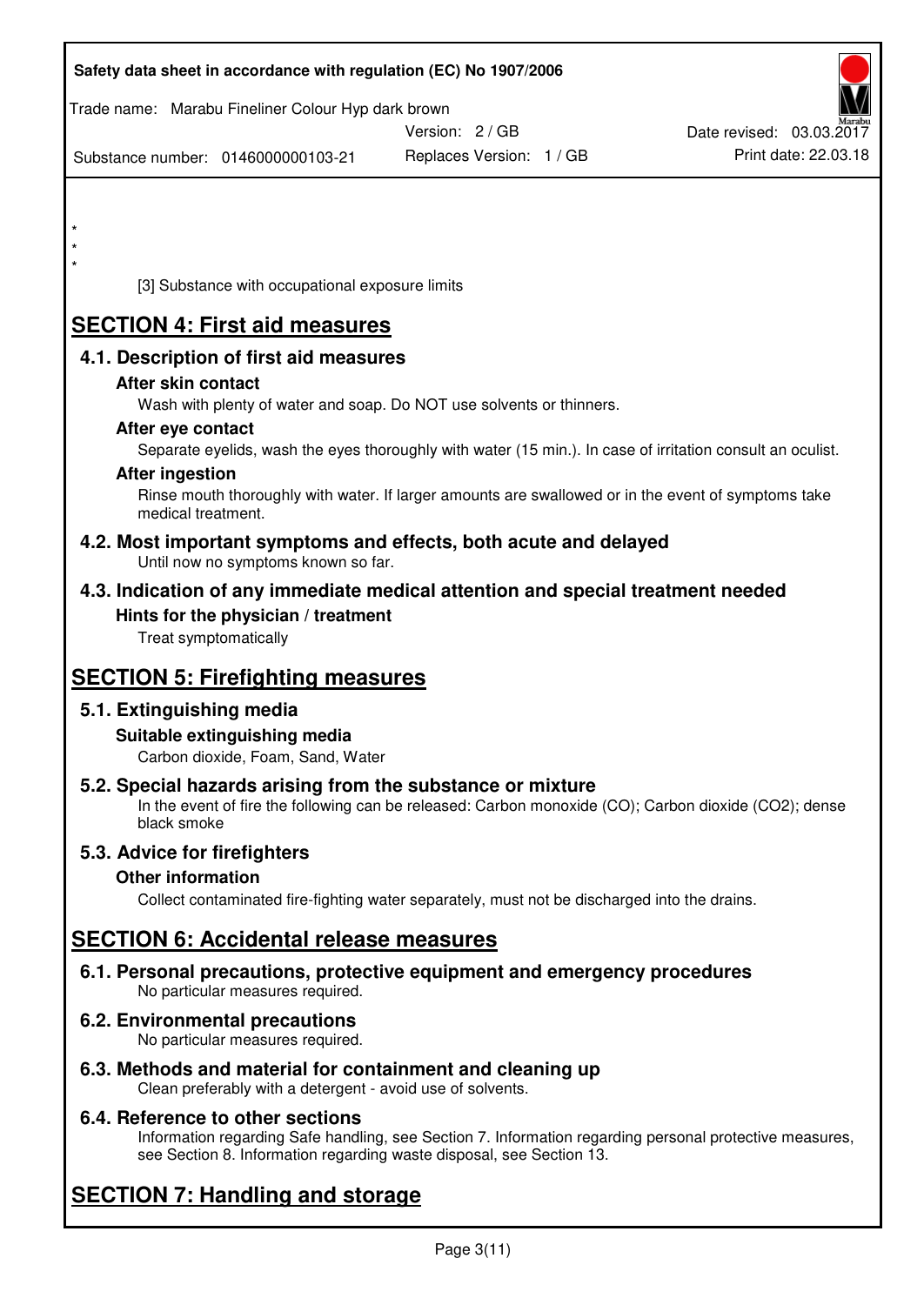| Safety data sheet in accordance with regulation (EC) No 1907/2006                                                                                                                                                                                                                                                                             |                     |                                            |                   |                          |
|-----------------------------------------------------------------------------------------------------------------------------------------------------------------------------------------------------------------------------------------------------------------------------------------------------------------------------------------------|---------------------|--------------------------------------------|-------------------|--------------------------|
| Trade name: Marabu Fineliner Colour Hyp dark brown                                                                                                                                                                                                                                                                                            |                     |                                            |                   |                          |
|                                                                                                                                                                                                                                                                                                                                               |                     | Version: 2 / GB                            |                   | Date revised: 03.03.2017 |
| Substance number: 0146000000103-21                                                                                                                                                                                                                                                                                                            |                     | Replaces Version: 1 / GB                   |                   | Print date: 22.03.18     |
| 7.1. Precautions for safe handling<br>Advice on safe handling<br>Avoid skin and eye contact. Smoking, eating and drinking shall be prohibited in application area.<br>Advice on protection against fire and explosion<br>No special measures required.<br>Classification of fires / temperature class / Ignition group / Dust explosion class |                     |                                            |                   |                          |
| Temperature class                                                                                                                                                                                                                                                                                                                             | T <sub>2</sub>      |                                            |                   |                          |
| 7.2. Conditions for safe storage, including any incompatibilities<br>Requirements for storage rooms and vessels<br>Store in frostfree conditions.<br>Storage class according to TRGS 510<br>Storage class according to<br><b>TRGS 510</b>                                                                                                     | 12                  | Non-combustible liquids                    |                   |                          |
| 7.3. Specific end use(s)<br>Paint                                                                                                                                                                                                                                                                                                             |                     |                                            |                   |                          |
| <b>SECTION 8: Exposure controls/personal protection</b>                                                                                                                                                                                                                                                                                       |                     |                                            |                   |                          |
| 8.1. Control parameters                                                                                                                                                                                                                                                                                                                       |                     |                                            |                   |                          |
| <b>Exposure limit values</b>                                                                                                                                                                                                                                                                                                                  |                     |                                            |                   |                          |
| <b>Ethanediol</b>                                                                                                                                                                                                                                                                                                                             |                     |                                            |                   |                          |
| List<br>Type                                                                                                                                                                                                                                                                                                                                  | EH40<br><b>WEL</b>  |                                            |                   |                          |
| Value<br>Skin resorption / sensibilisation: Sk;                                                                                                                                                                                                                                                                                               | 10                  | mg/m <sup>3</sup><br><b>Status: 2011</b>   |                   |                          |
| Glycerol                                                                                                                                                                                                                                                                                                                                      |                     |                                            |                   |                          |
| List<br>Type                                                                                                                                                                                                                                                                                                                                  | EH40<br>WEL         |                                            |                   |                          |
| Value<br><b>Status: 2011</b>                                                                                                                                                                                                                                                                                                                  | 10                  | mg/m <sup>3</sup>                          |                   |                          |
| <b>Other information</b>                                                                                                                                                                                                                                                                                                                      |                     |                                            |                   |                          |
| There are not known any further control parameters.                                                                                                                                                                                                                                                                                           |                     |                                            |                   |                          |
| <b>Derived No/Minimal Effect Levels (DNEL/DMEL)</b>                                                                                                                                                                                                                                                                                           |                     |                                            |                   |                          |
| <b>Ethanediol</b>                                                                                                                                                                                                                                                                                                                             |                     |                                            |                   |                          |
| Type of value                                                                                                                                                                                                                                                                                                                                 |                     | Derived No Effect Level (DNEL)             |                   |                          |
| Reference group<br>Duration of exposure                                                                                                                                                                                                                                                                                                       | Worker<br>Long term |                                            |                   |                          |
| Route of exposure                                                                                                                                                                                                                                                                                                                             | inhalative          |                                            |                   |                          |
| Mode of action                                                                                                                                                                                                                                                                                                                                |                     | Local effects                              |                   |                          |
| Concentration                                                                                                                                                                                                                                                                                                                                 |                     | 35                                         | mg/m <sup>3</sup> |                          |
| Type of value                                                                                                                                                                                                                                                                                                                                 |                     | Derived No Effect Level (DNEL)             |                   |                          |
| Reference group                                                                                                                                                                                                                                                                                                                               | Worker              |                                            |                   |                          |
| Duration of exposure<br>Route of exposure                                                                                                                                                                                                                                                                                                     | Long term<br>dermal |                                            |                   |                          |
| Mode of action                                                                                                                                                                                                                                                                                                                                |                     | Systemic effects                           |                   |                          |
| Concentration                                                                                                                                                                                                                                                                                                                                 |                     | 106                                        | mg/kg             |                          |
| Type of value<br>Reference group                                                                                                                                                                                                                                                                                                              |                     | Derived No Effect Level (DNEL)<br>Consumer |                   |                          |
|                                                                                                                                                                                                                                                                                                                                               |                     |                                            |                   |                          |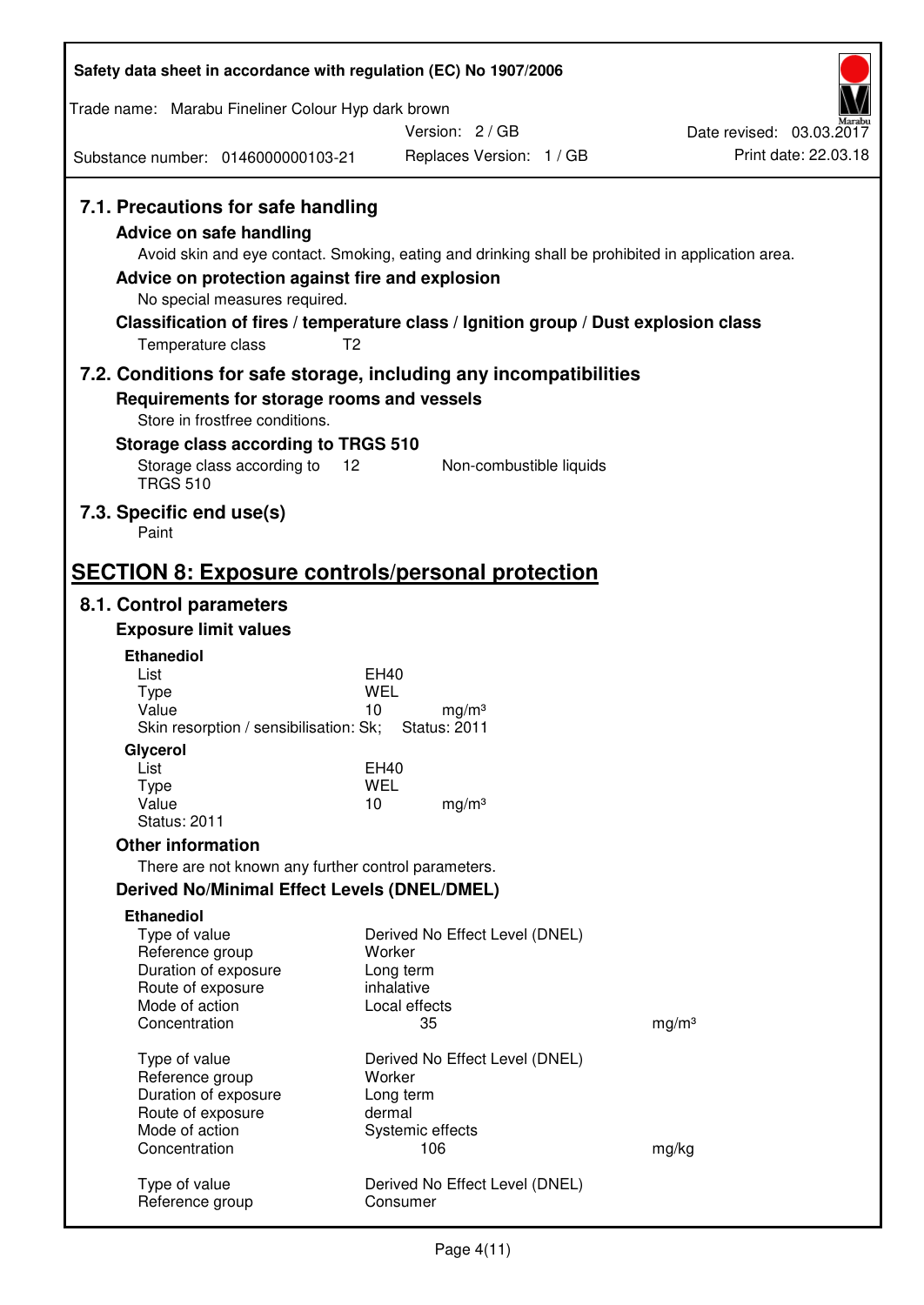| Safety data sheet in accordance with regulation (EC) No 1907/2006                                                                                |                         |                        |                                |                          |  |  |  |
|--------------------------------------------------------------------------------------------------------------------------------------------------|-------------------------|------------------------|--------------------------------|--------------------------|--|--|--|
| Trade name: Marabu Fineliner Colour Hyp dark brown                                                                                               |                         | Version: 2/GB          |                                | Date revised: 03.03.2017 |  |  |  |
| Substance number: 0146000000103-21                                                                                                               |                         |                        | Replaces Version: 1 / GB       | Print date: 22.03.18     |  |  |  |
| Duration of exposure<br>Route of exposure                                                                                                        | Long term<br>inhalative |                        |                                |                          |  |  |  |
| Mode of action                                                                                                                                   |                         | Local effects          |                                |                          |  |  |  |
| Concentration                                                                                                                                    |                         | 7                      |                                | mg/m <sup>3</sup>        |  |  |  |
| Type of value                                                                                                                                    |                         |                        | Derived No Effect Level (DNEL) |                          |  |  |  |
| Reference group                                                                                                                                  | Consumer                |                        |                                |                          |  |  |  |
| Duration of exposure                                                                                                                             | Long term               |                        |                                |                          |  |  |  |
| Route of exposure                                                                                                                                | dermal                  |                        |                                |                          |  |  |  |
| Mode of action                                                                                                                                   |                         | Systemic effects       |                                |                          |  |  |  |
| Concentration                                                                                                                                    |                         | 53                     |                                | mg/kg                    |  |  |  |
| <b>Predicted No Effect Concentration (PNEC)</b>                                                                                                  |                         |                        |                                |                          |  |  |  |
| <b>Ethanediol</b>                                                                                                                                |                         |                        |                                |                          |  |  |  |
| Type of value                                                                                                                                    | <b>PNEC</b>             |                        |                                |                          |  |  |  |
| <b>Type</b><br>Concentration                                                                                                                     | Freshwater              | 10                     |                                | mg/l                     |  |  |  |
|                                                                                                                                                  |                         |                        |                                |                          |  |  |  |
| Type of value                                                                                                                                    | <b>PNEC</b>             |                        |                                |                          |  |  |  |
| <b>Type</b>                                                                                                                                      | Saltwater               |                        |                                |                          |  |  |  |
| Concentration                                                                                                                                    |                         | 1                      |                                | mg/l                     |  |  |  |
| Type of value                                                                                                                                    | <b>PNEC</b>             |                        |                                |                          |  |  |  |
| <b>Type</b>                                                                                                                                      |                         |                        | Water (intermittent release)   |                          |  |  |  |
| Concentration                                                                                                                                    |                         | 10                     |                                | mg/l                     |  |  |  |
| Type of value                                                                                                                                    | <b>PNEC</b>             |                        |                                |                          |  |  |  |
| <b>Type</b>                                                                                                                                      |                         |                        | Sewage treatment plant (STP)   |                          |  |  |  |
| Concentration                                                                                                                                    |                         | 199,5                  |                                | mg/l                     |  |  |  |
|                                                                                                                                                  |                         |                        |                                |                          |  |  |  |
| Type of value<br>Type                                                                                                                            | <b>PNEC</b>             | Freshwater sediment    |                                |                          |  |  |  |
| Concentration                                                                                                                                    |                         | 37                     |                                | mg/kg                    |  |  |  |
|                                                                                                                                                  |                         |                        |                                |                          |  |  |  |
| Type of value                                                                                                                                    | <b>PNEC</b>             |                        |                                |                          |  |  |  |
| Type<br>Concentration                                                                                                                            |                         | Marine sediment<br>3,7 |                                | mg/kg                    |  |  |  |
|                                                                                                                                                  |                         |                        |                                |                          |  |  |  |
| Type of value                                                                                                                                    | <b>PNEC</b>             |                        |                                |                          |  |  |  |
| <b>Type</b><br>Concentration                                                                                                                     | Soil                    | 1,53                   |                                |                          |  |  |  |
|                                                                                                                                                  |                         |                        |                                | mg/kg                    |  |  |  |
| 8.2. Exposure controls                                                                                                                           |                         |                        |                                |                          |  |  |  |
| <b>Exposure controls</b>                                                                                                                         |                         |                        |                                |                          |  |  |  |
| Provide adequate ventilation.                                                                                                                    |                         |                        |                                |                          |  |  |  |
| <b>Respiratory protection</b>                                                                                                                    |                         |                        |                                |                          |  |  |  |
| Not necessary.                                                                                                                                   |                         |                        |                                |                          |  |  |  |
| <b>Hand protection</b>                                                                                                                           |                         |                        |                                |                          |  |  |  |
| Not necessary.                                                                                                                                   |                         |                        |                                |                          |  |  |  |
| In case of intensive contact wear protective gloves.                                                                                             |                         |                        |                                |                          |  |  |  |
| There is no one glove material or combination of materials that will give unlimited resistance to any<br>individual or combination of chemicals. |                         |                        |                                |                          |  |  |  |
| For prolonged or repeated handling nitrile rubber gloves with textile undergloves are required.                                                  |                         |                        |                                |                          |  |  |  |
| Material thickness<br>$\, > \,$                                                                                                                  |                         | 0,5                    | mm                             |                          |  |  |  |
| Breakthrough time<br>$\,<\,$                                                                                                                     |                         | 30                     | min                            |                          |  |  |  |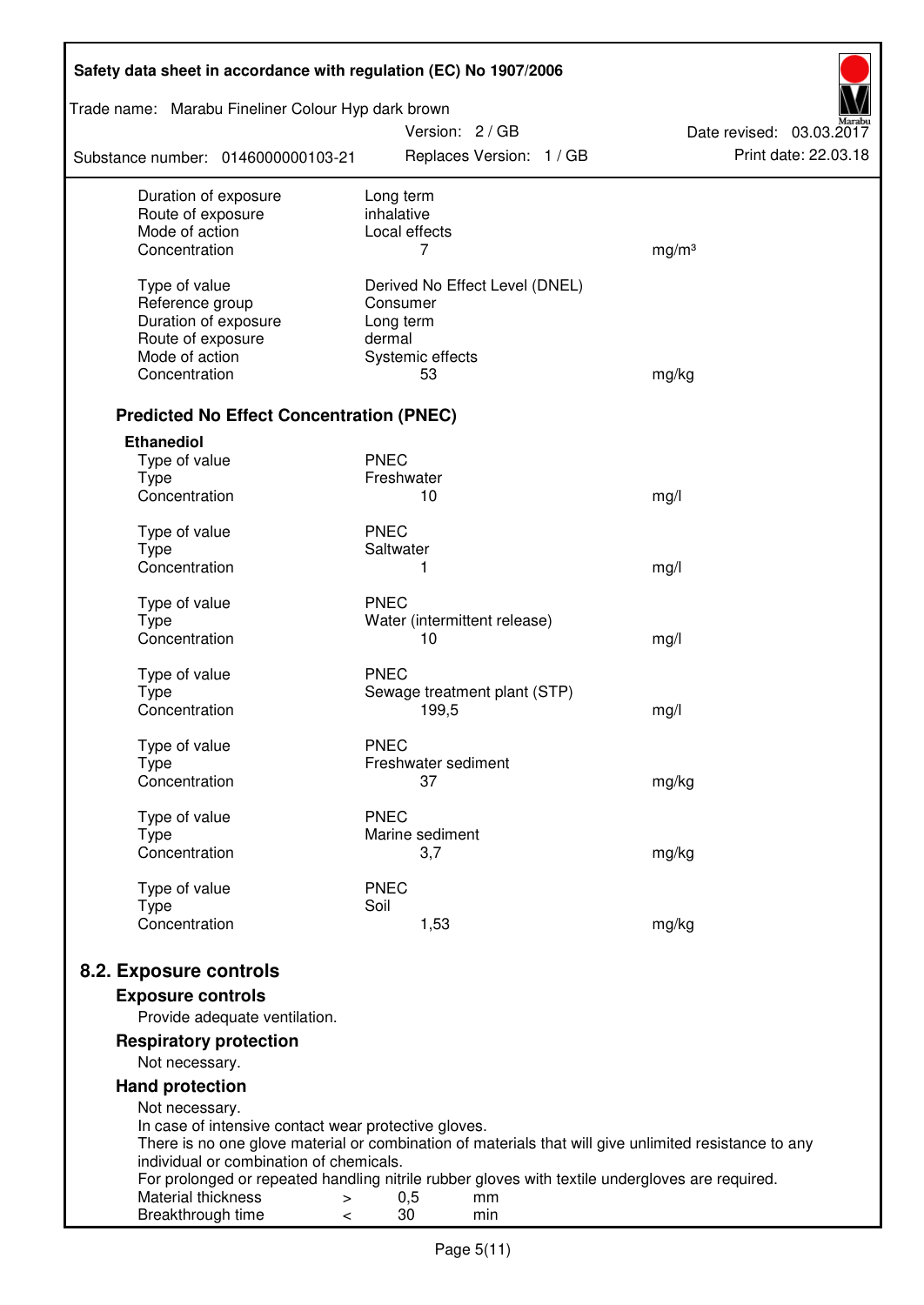|                |                                                                                               | Safety data sheet in accordance with regulation (EC) No 1907/2006                                                                           |          |                                       |                          |                                                                                                                                                                                                                                                                                                                                                                                                                                                                                                                     |
|----------------|-----------------------------------------------------------------------------------------------|---------------------------------------------------------------------------------------------------------------------------------------------|----------|---------------------------------------|--------------------------|---------------------------------------------------------------------------------------------------------------------------------------------------------------------------------------------------------------------------------------------------------------------------------------------------------------------------------------------------------------------------------------------------------------------------------------------------------------------------------------------------------------------|
|                |                                                                                               | Trade name: Marabu Fineliner Colour Hyp dark brown                                                                                          |          |                                       |                          |                                                                                                                                                                                                                                                                                                                                                                                                                                                                                                                     |
|                |                                                                                               |                                                                                                                                             |          | Version: 2 / GB                       |                          | Date revised: 03.03.2017                                                                                                                                                                                                                                                                                                                                                                                                                                                                                            |
|                |                                                                                               | Substance number: 0146000000103-21                                                                                                          |          |                                       | Replaces Version: 1 / GB | Print date: 22.03.18                                                                                                                                                                                                                                                                                                                                                                                                                                                                                                |
|                | maintenance.<br>Eye protection<br>Not necessary.<br><b>Body protection</b><br>Not applicable. | The breakthrough time must be greater than the end use time of the product.<br>replacement must be followed.<br>once exposure has occurred. |          |                                       |                          | The instructions and information provided by the glove manufacturer on use, storage, maintenance and<br>Gloves should be replaced regularly and if there is any sign of damage to the glove material.<br>Always ensure that gloves are free from defects and that they are stored and used correctly.<br>The performance or effectiveness of the glove may be reduced by physical/ chemical damage and poor<br>Barrier creams may help to protect the exposed areas of the skin, they should however not be applied |
|                |                                                                                               | <b>SECTION 9: Physical and chemical properties</b>                                                                                          |          |                                       |                          |                                                                                                                                                                                                                                                                                                                                                                                                                                                                                                                     |
| <b>Form</b>    |                                                                                               | 9.1. Information on basic physical and chemical properties                                                                                  | liquid   |                                       |                          |                                                                                                                                                                                                                                                                                                                                                                                                                                                                                                                     |
| <b>Colour</b>  |                                                                                               |                                                                                                                                             | coloured |                                       |                          |                                                                                                                                                                                                                                                                                                                                                                                                                                                                                                                     |
| Odour          |                                                                                               |                                                                                                                                             |          | odourless                             |                          |                                                                                                                                                                                                                                                                                                                                                                                                                                                                                                                     |
|                | <b>Odour threshold</b>                                                                        |                                                                                                                                             |          |                                       |                          |                                                                                                                                                                                                                                                                                                                                                                                                                                                                                                                     |
|                | Remarks                                                                                       |                                                                                                                                             |          | No data available                     |                          |                                                                                                                                                                                                                                                                                                                                                                                                                                                                                                                     |
|                | <b>Melting point</b>                                                                          |                                                                                                                                             |          |                                       |                          |                                                                                                                                                                                                                                                                                                                                                                                                                                                                                                                     |
|                | Remarks                                                                                       |                                                                                                                                             |          | not determined                        |                          |                                                                                                                                                                                                                                                                                                                                                                                                                                                                                                                     |
|                | <b>Freezing point</b>                                                                         |                                                                                                                                             |          |                                       |                          |                                                                                                                                                                                                                                                                                                                                                                                                                                                                                                                     |
|                | Remarks                                                                                       |                                                                                                                                             |          | not determined                        |                          |                                                                                                                                                                                                                                                                                                                                                                                                                                                                                                                     |
|                |                                                                                               | Initial boiling point and boiling range                                                                                                     |          |                                       |                          |                                                                                                                                                                                                                                                                                                                                                                                                                                                                                                                     |
| Value          |                                                                                               |                                                                                                                                             | appr.    | 100                                   |                          | $\rm ^{\circ}C$                                                                                                                                                                                                                                                                                                                                                                                                                                                                                                     |
|                | Pressure                                                                                      |                                                                                                                                             |          | 1.013                                 | hPa                      |                                                                                                                                                                                                                                                                                                                                                                                                                                                                                                                     |
|                | Source                                                                                        |                                                                                                                                             |          | Literature value                      |                          |                                                                                                                                                                                                                                                                                                                                                                                                                                                                                                                     |
|                | <b>Flash point</b><br>Remarks                                                                 |                                                                                                                                             |          | Not applicable                        |                          |                                                                                                                                                                                                                                                                                                                                                                                                                                                                                                                     |
|                |                                                                                               | Evaporation rate (ether $= 1$ ) :                                                                                                           |          |                                       |                          |                                                                                                                                                                                                                                                                                                                                                                                                                                                                                                                     |
|                | Remarks                                                                                       |                                                                                                                                             |          | not determined                        |                          |                                                                                                                                                                                                                                                                                                                                                                                                                                                                                                                     |
|                | Not applicable                                                                                | Flammability (solid, gas)                                                                                                                   |          |                                       |                          |                                                                                                                                                                                                                                                                                                                                                                                                                                                                                                                     |
|                |                                                                                               | Upper/lower flammability or explosive limits                                                                                                |          |                                       |                          |                                                                                                                                                                                                                                                                                                                                                                                                                                                                                                                     |
|                |                                                                                               | Lower explosion limit                                                                                                                       | appr.    | 3,2                                   |                          | $%$ $(V)$                                                                                                                                                                                                                                                                                                                                                                                                                                                                                                           |
|                | Source                                                                                        | Upper explosion limit                                                                                                                       | appr.    | 53<br>Literature value                |                          | $%$ (V)                                                                                                                                                                                                                                                                                                                                                                                                                                                                                                             |
|                | Vapour pressure                                                                               |                                                                                                                                             |          |                                       |                          |                                                                                                                                                                                                                                                                                                                                                                                                                                                                                                                     |
| Value          |                                                                                               |                                                                                                                                             | appr.    | 23                                    |                          | hPa                                                                                                                                                                                                                                                                                                                                                                                                                                                                                                                 |
|                | Temperature<br>Method                                                                         |                                                                                                                                             |          | 20<br>Value taken from the literature | °C                       |                                                                                                                                                                                                                                                                                                                                                                                                                                                                                                                     |
|                | <b>Vapour density</b>                                                                         |                                                                                                                                             |          |                                       |                          |                                                                                                                                                                                                                                                                                                                                                                                                                                                                                                                     |
|                | Remarks                                                                                       |                                                                                                                                             |          | not determined                        |                          |                                                                                                                                                                                                                                                                                                                                                                                                                                                                                                                     |
| <b>Density</b> |                                                                                               |                                                                                                                                             |          |                                       |                          |                                                                                                                                                                                                                                                                                                                                                                                                                                                                                                                     |
|                | Remarks                                                                                       |                                                                                                                                             |          | not determined                        |                          |                                                                                                                                                                                                                                                                                                                                                                                                                                                                                                                     |
|                | Solubility in water                                                                           |                                                                                                                                             |          |                                       |                          |                                                                                                                                                                                                                                                                                                                                                                                                                                                                                                                     |
|                | Remarks                                                                                       |                                                                                                                                             | miscible |                                       |                          |                                                                                                                                                                                                                                                                                                                                                                                                                                                                                                                     |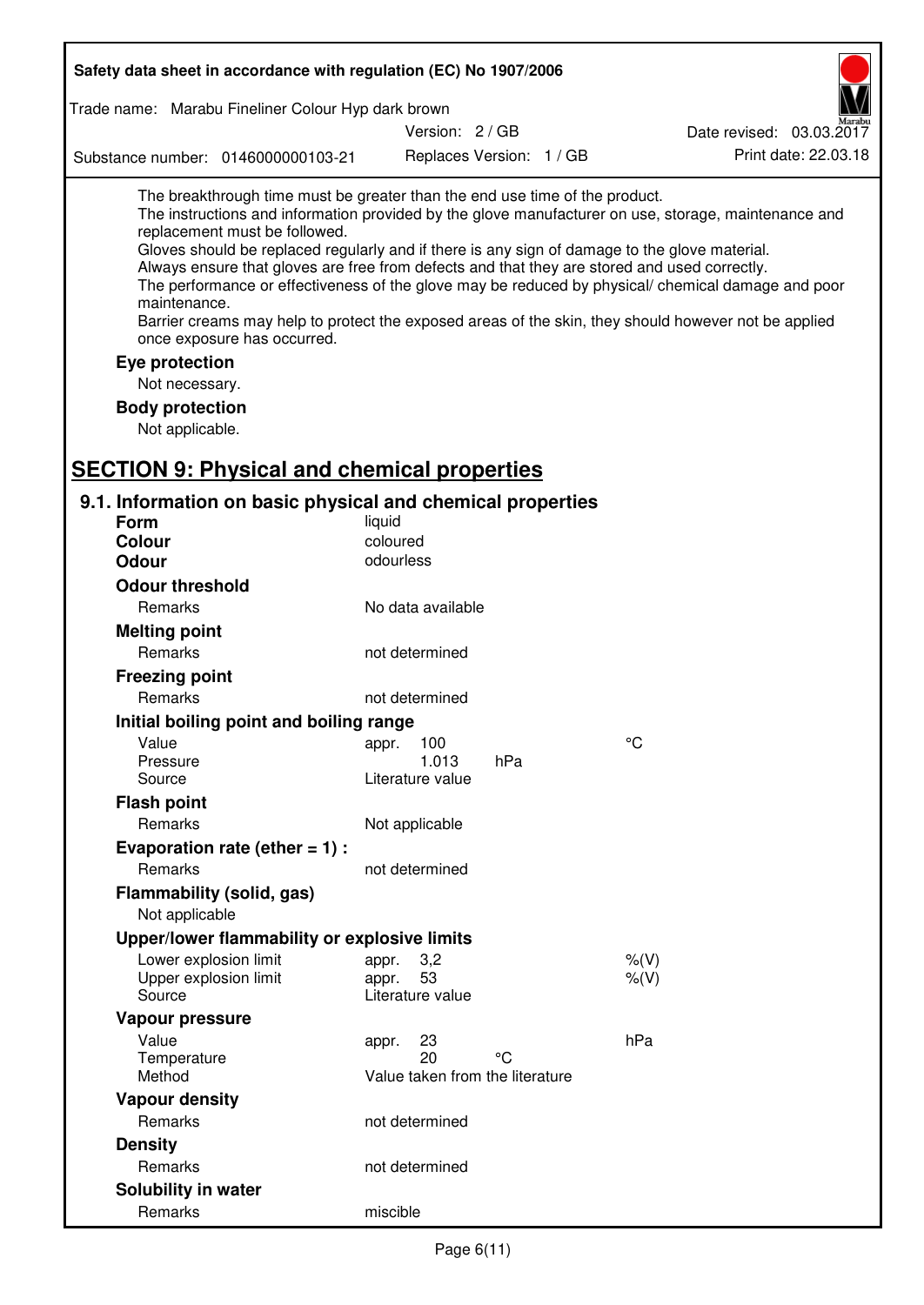| Safety data sheet in accordance with regulation (EC) No 1907/2006 |                                            |                                                                   |    |                          |
|-------------------------------------------------------------------|--------------------------------------------|-------------------------------------------------------------------|----|--------------------------|
| Trade name: Marabu Fineliner Colour Hyp dark brown                |                                            | Version: 2/GB                                                     |    | Date revised: 03.03.2017 |
| Substance number: 0146000000103-21                                |                                            | Replaces Version: 1 / GB                                          |    | Print date: 22.03.18     |
| Ignition temperature                                              |                                            |                                                                   |    |                          |
| Value                                                             | appr.                                      | 410                                                               | °C |                          |
| Source                                                            |                                            | Literature value                                                  |    |                          |
| <b>Viscosity</b>                                                  |                                            |                                                                   |    |                          |
| Remarks                                                           |                                            |                                                                   |    |                          |
| Remarks                                                           |                                            | not determined                                                    |    |                          |
| 9.2. Other information                                            |                                            |                                                                   |    |                          |
| <b>Other information</b>                                          |                                            |                                                                   |    |                          |
| None known                                                        |                                            |                                                                   |    |                          |
| <b>SECTION 10: Stability and reactivity</b>                       |                                            |                                                                   |    |                          |
|                                                                   |                                            |                                                                   |    |                          |
| 10.1. Reactivity<br>None                                          |                                            |                                                                   |    |                          |
| 10.2. Chemical stability                                          | No hazardous reactions known.              |                                                                   |    |                          |
| 10.3. Possibility of hazardous reactions                          | No hazardous reactions known.              |                                                                   |    |                          |
| 10.4. Conditions to avoid                                         |                                            |                                                                   |    |                          |
|                                                                   | No hazardous reactions known.              |                                                                   |    |                          |
| 10.5. Incompatible materials<br>None                              |                                            |                                                                   |    |                          |
| 10.6. Hazardous decomposition products                            | No hazardous decomposition products known. |                                                                   |    |                          |
| <b>SECTION 11: Toxicological information</b>                      |                                            |                                                                   |    |                          |
| 11.1. Information on toxicological effects                        |                                            |                                                                   |    |                          |
| <b>Acute oral toxicity</b>                                        |                                            |                                                                   |    |                          |
| Remarks                                                           |                                            | Based on available data, the classification criteria are not met. |    |                          |
| <b>Acute dermal toxicity</b>                                      |                                            |                                                                   |    |                          |
| Remarks                                                           |                                            | Based on available data, the classification criteria are not met. |    |                          |
| <b>Acute inhalational toxicity</b>                                |                                            |                                                                   |    |                          |
| Remarks                                                           |                                            | Based on available data, the classification criteria are not met. |    |                          |
| <b>Skin corrosion/irritation</b>                                  |                                            |                                                                   |    |                          |
| Remarks                                                           |                                            | Based on available data, the classification criteria are not met. |    |                          |
| Serious eye damage/irritation                                     |                                            |                                                                   |    |                          |
| Remarks                                                           |                                            | Based on available data, the classification criteria are not met. |    |                          |
| <b>Sensitization</b>                                              |                                            |                                                                   |    |                          |
| Remarks                                                           |                                            | Based on available data, the classification criteria are not met. |    |                          |
| <b>Mutagenicity</b>                                               |                                            |                                                                   |    |                          |
| Remarks                                                           |                                            | Based on available data, the classification criteria are not met. |    |                          |
| <b>Reproductive toxicity</b>                                      |                                            |                                                                   |    |                          |
| Remarks                                                           |                                            | Based on available data, the classification criteria are not met. |    |                          |
| Carcinogenicity                                                   |                                            |                                                                   |    |                          |
| Remarks                                                           |                                            | Based on available data, the classification criteria are not met. |    |                          |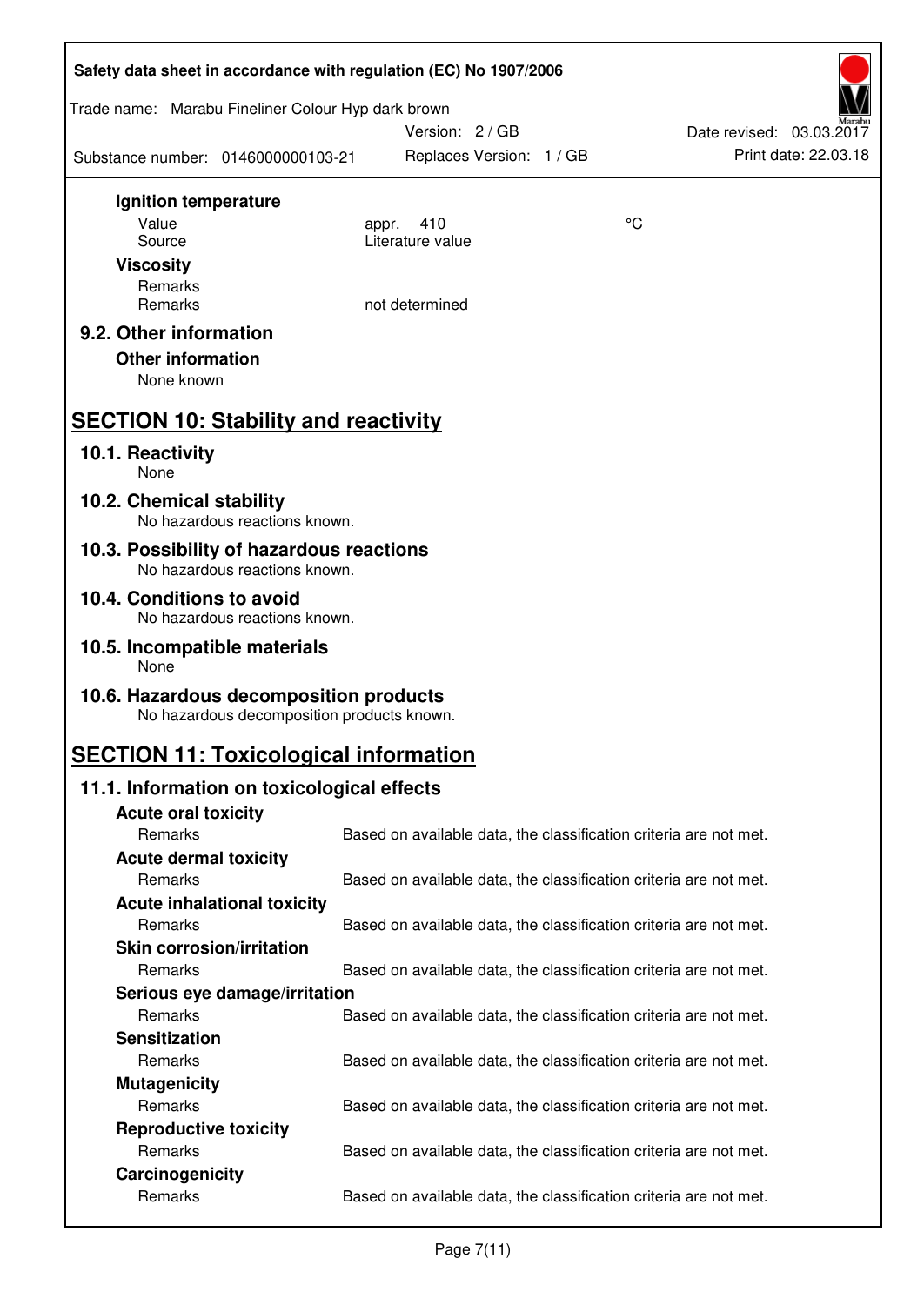#### **Safety data sheet in accordance with regulation (EC) No 1907/2006**

#### Trade name: Marabu Fineliner Colour Hyp dark brown

Version: 2 / GB

Substance number: 0146000000103-21

Replaces Version: 1 / GB Print date: 22.03.18 Date revised: 03.03.2017

## **Specific Target Organ Toxicity (STOT)**

**Single exposure** 

Based on available data, the classification criteria are not met.

**Repeated exposure** 

Remarks Based on available data, the classification criteria are not met.

#### **Aspiration hazard**

Based on available data, the classification criteria are not met.

#### **Experience in practice**

Provided all the recommended protective and safety precautions are taken, experience shows that no risk to health can be expected.

#### **Other information**

There are no data available on the mixture itself. The mixture has been assessed following the additivity method of the GHS/CLP Regulation (EC) No 1272/2008.

## **SECTION 12: Ecological information**

## **12.1. Toxicity**

#### **General information**

There are no data available on the mixture itself.Do not allow to enter drains or water courses.The mixture has been assessed following the summation method of the CLP Regulation (EC) No 1272/2008 and is not classified as dangerous for the environment.

## **12.2. Persistence and degradability**

#### **General information**

There are no data available on the mixture itself.

#### **12.3. Bioaccumulative potential**

#### **General information**

There are no data available on the mixture itself.

#### **12.4. Mobility in soil**

#### **General information**

There are no data available on the mixture itself.

**12.5. Results of PBT and vPvB assessment** 

#### **General information**

There are no data available on the mixture itself.

#### **12.6. Other adverse effects**

#### **General information**

There are no data available on the mixture itself.

# **SECTION 13: Disposal considerations**

## **13.1. Waste treatment methods**

#### **Disposal recommendations for the product**

The product can be placed with other household refuse. Small residues in containers can be washed-out with water and put into the drainage system.

#### **Disposal recommendations for packaging**

Packaging that cannot be cleaned should be disposed off as product waste. Completely emptied packagings can be given for recycling.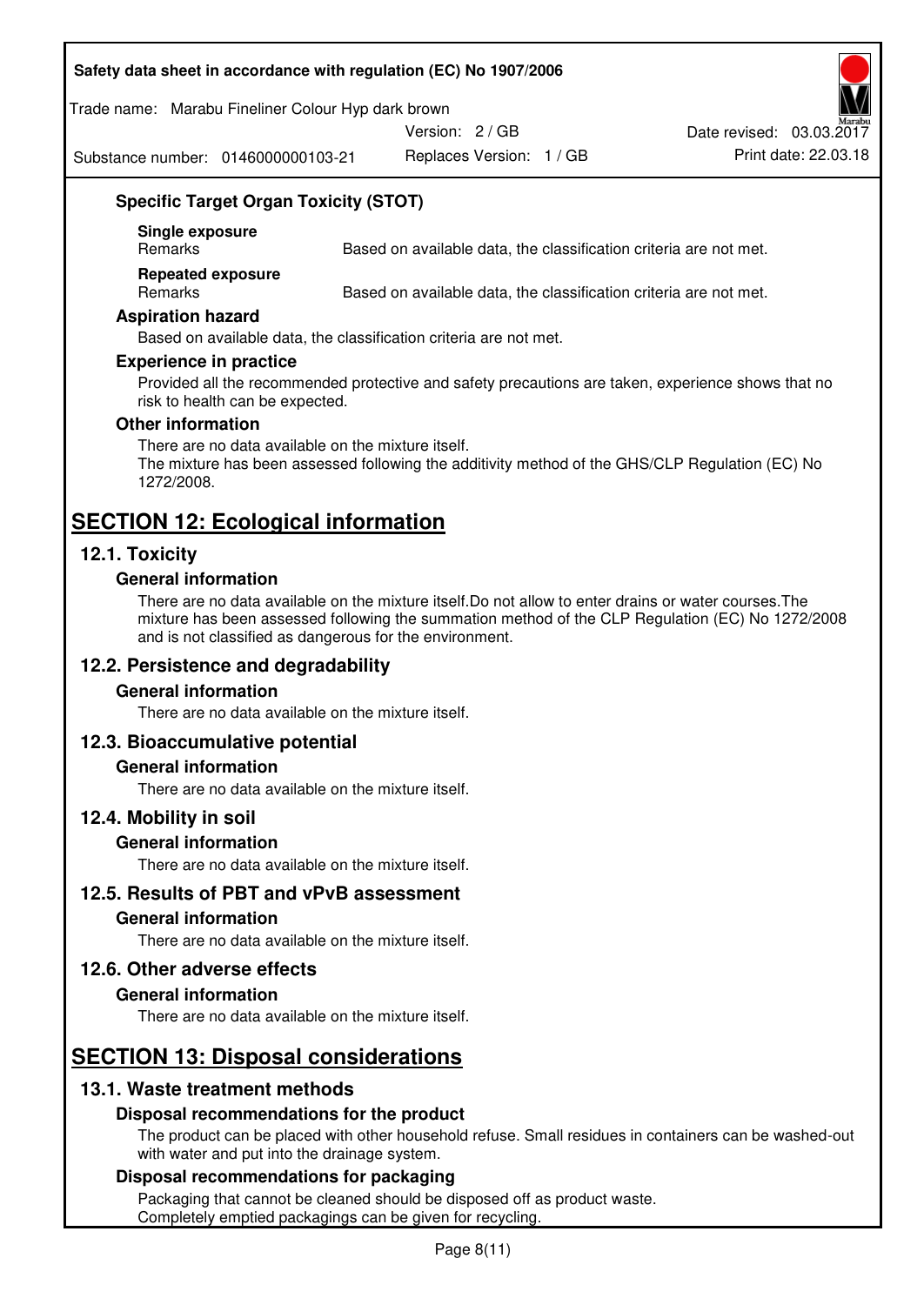| Safety data sheet in accordance with regulation (EC) No 1907/2006                                           |                                                                                                       |                                                  |
|-------------------------------------------------------------------------------------------------------------|-------------------------------------------------------------------------------------------------------|--------------------------------------------------|
| Trade name: Marabu Fineliner Colour Hyp dark brown                                                          | Version: 2 / GB                                                                                       |                                                  |
| Substance number: 0146000000103-21                                                                          | Replaces Version: 1 / GB                                                                              | Date revised: 03.03.2017<br>Print date: 22.03.18 |
|                                                                                                             |                                                                                                       |                                                  |
| <b>SECTION 14: Transport information</b>                                                                    |                                                                                                       |                                                  |
| <b>Land transport ADR/RID</b><br>Non-dangerous goods<br>14.1. UN number<br>$UN -$                           |                                                                                                       |                                                  |
| 14.2. UN proper shipping name                                                                               |                                                                                                       |                                                  |
| 14.3. Transport hazard class(es)<br>Class                                                                   |                                                                                                       |                                                  |
| Label<br>14.4. Packing group                                                                                |                                                                                                       |                                                  |
| Packing group                                                                                               |                                                                                                       |                                                  |
| $\mathbf 0$<br>Transport category<br>14.5. Environmental hazards                                            |                                                                                                       |                                                  |
| <b>Marine transport IMDG/GGVSee</b>                                                                         | The product does not constitute a hazardous substance in sea transport.                               |                                                  |
| 14.1. UN number<br>$UN -$<br>14.2. UN proper shipping name                                                  |                                                                                                       |                                                  |
| 14.3. Transport hazard class(es)<br>Class                                                                   |                                                                                                       |                                                  |
| Subsidiary risk                                                                                             |                                                                                                       |                                                  |
| 14.4. Packing group<br>Packing group                                                                        |                                                                                                       |                                                  |
| 14.5. Environmental hazards<br>no                                                                           |                                                                                                       |                                                  |
| <b>Air transport ICAO/IATA</b>                                                                              |                                                                                                       |                                                  |
| 14.1. UN number<br>$UN -$                                                                                   | The product does not constitute a hazardous substance in air transport.                               |                                                  |
| 14.2. UN proper shipping name                                                                               |                                                                                                       |                                                  |
| 14.3. Transport hazard class(es)                                                                            |                                                                                                       |                                                  |
| Class<br>Subsidiary risk                                                                                    |                                                                                                       |                                                  |
| 14.4. Packing group                                                                                         |                                                                                                       |                                                  |
| Packing group                                                                                               |                                                                                                       |                                                  |
| 14.5. Environmental hazards                                                                                 |                                                                                                       |                                                  |
| Information for all modes of transport<br>14.6. Special precautions for user                                |                                                                                                       |                                                  |
| Transport within the user's premises:<br>Always transport in closed containers that are upright and secure. | Ensure that persons transporting the product know what to do in the event of an accident or spillage. |                                                  |
| <b>Other information</b>                                                                                    |                                                                                                       |                                                  |
| no                                                                                                          | 14.7. Transport in bulk according to Annex II of Marpol and the IBC Code                              |                                                  |
| <b>SECTION 15: Regulatory information ***</b>                                                               |                                                                                                       |                                                  |
| 15.1. Safety, health and environmental regulations/legislation specific for the substance                   |                                                                                                       |                                                  |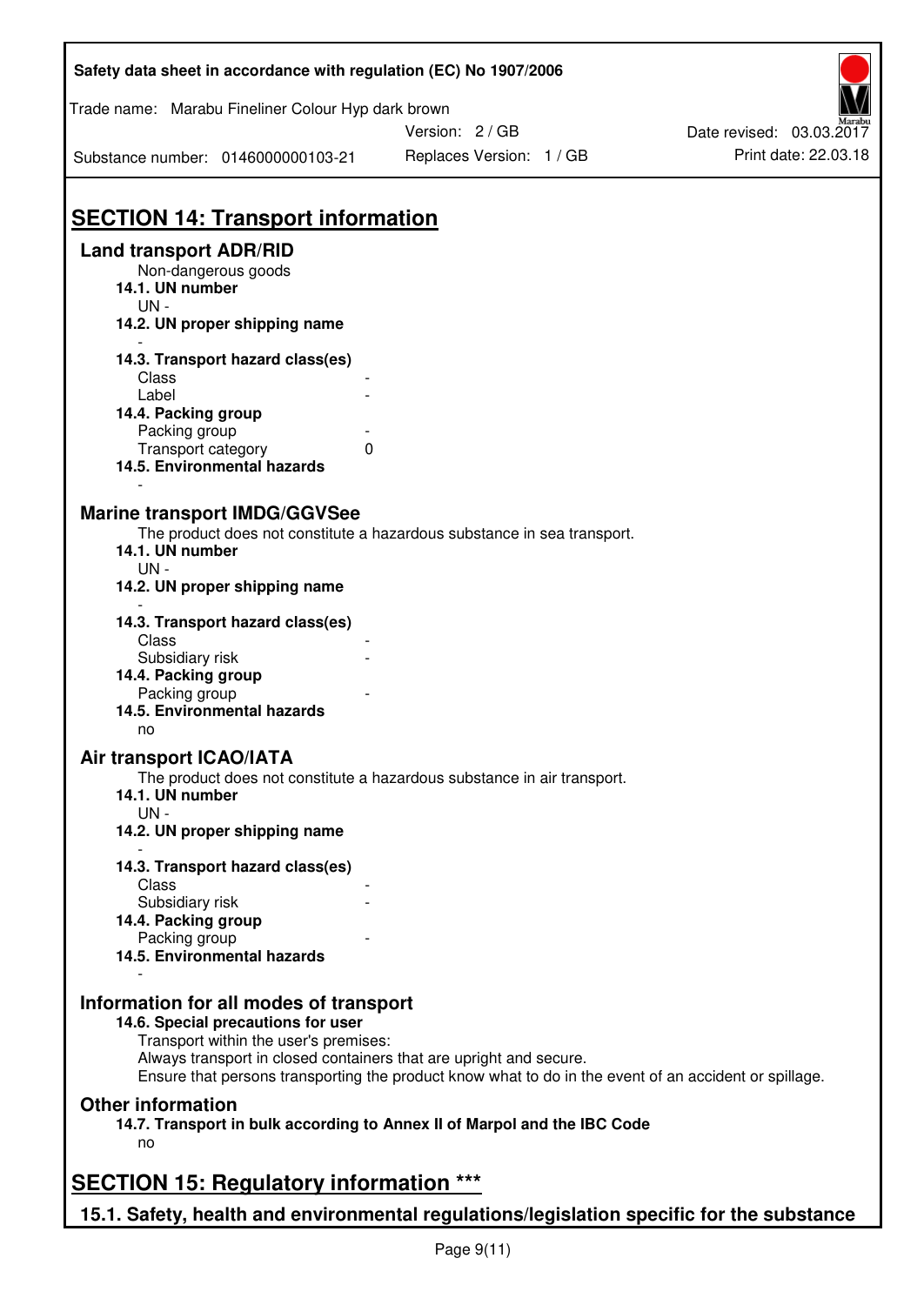| Safety data sheet in accordance with regulation (EC) No 1907/2006<br>Trade name: Marabu Fineliner Colour Hyp dark brown<br>Version: 2 / GB<br>Date revised: 03.03.2017<br>Print date: 22.03.18<br>Replaces Version: 1 / GB<br>Substance number: 0146000000103-21<br>or mixture<br><b>VOC ***</b><br>VOC (EU)<br>$\mathbf 0$<br>$\%$<br><b>Other information</b><br>All components are contained in the TSCA inventory or exempted.<br>All components are contained in the AICS inventory.<br>All components are contained in the PICCS inventory.<br>All components are contained in the DSL inventory.<br>All components are contained in the IECSC inventory.<br>All components are contained in the NZIOC inventory.<br>All components are contained in the ENCS inventory.<br>All components are contained in the ECL inventory.<br>15.2. Chemical safety assessment<br>For this preparation a chemical safety assessment has not been carried out.<br><b>SECTION 16: Other information</b><br>Hazard statements listed in Chapter 3<br>Toxic if swallowed.<br>H301<br>H302<br>Harmful if swallowed.<br>H311<br>Toxic in contact with skin.<br>H312<br>Harmful in contact with skin.<br>H314<br>Causes severe skin burns and eye damage.<br>H315<br>Causes skin irritation.<br>H317<br>May cause an allergic skin reaction.<br>H318<br>Causes serious eye damage.<br>H331<br>Toxic if inhaled.<br>H335<br>May cause respiratory irritation.<br>H373<br>May cause damage to organs through prolonged or repeated exposure:<br>H400<br>Very toxic to aquatic life.<br>H410<br>Very toxic to aquatic life with long lasting effects.<br><b>CLP categories listed in Chapter 3</b><br>Acute Tox. 3<br>Acute toxicity, Category 3<br>Acute Tox. 4<br>Acute toxicity, Category 4<br>Hazardous to the aquatic environment, acute, Category 1<br>Aquatic Acute 1<br>Hazardous to the aquatic environment, chronic, Category 1<br>Aquatic Chronic 1<br>Eye Dam. 1<br>Serious eye damage, Category 1<br>Skin corrosion, Category 1B<br>Skin Corr. 1B<br>Skin Irrit. 2<br>Skin irritation, Category 2<br>Skin Sens. 1<br>Skin sensitization, Category 1<br>STOT RE 2<br>Specific target organ toxicity - repeated exposure, Category 2<br>STOT SE 3<br>Specific target organ toxicity - single exposure, Category 3<br><b>Supplemental information</b><br>Relevant changes compared with the previous version of the safety data sheet are marked with: ***<br>This information is based on our present state of knowledge. However, it should not constitute a<br>guarantee for any specific product properties and shall not establish a legally valid relationship.<br>The information in this Safety Data Sheet is based on the present state of knowledge and current<br>legislation.<br>It provides guidance on health, safety and environmental aspects of the product and should not be<br>construed as any guarantee of technical performance or suitability for particular applications.<br>The product should not be used for purposes other than those shown in Section 1 without first referring<br>to the supplier and obtaining written handling instructions.<br>As the specific conditions of use of the product are outside the supplier's control, the user is responsible<br>for ensuring that the requirements of relevant legislation are complied with. |  |  |  |
|-------------------------------------------------------------------------------------------------------------------------------------------------------------------------------------------------------------------------------------------------------------------------------------------------------------------------------------------------------------------------------------------------------------------------------------------------------------------------------------------------------------------------------------------------------------------------------------------------------------------------------------------------------------------------------------------------------------------------------------------------------------------------------------------------------------------------------------------------------------------------------------------------------------------------------------------------------------------------------------------------------------------------------------------------------------------------------------------------------------------------------------------------------------------------------------------------------------------------------------------------------------------------------------------------------------------------------------------------------------------------------------------------------------------------------------------------------------------------------------------------------------------------------------------------------------------------------------------------------------------------------------------------------------------------------------------------------------------------------------------------------------------------------------------------------------------------------------------------------------------------------------------------------------------------------------------------------------------------------------------------------------------------------------------------------------------------------------------------------------------------------------------------------------------------------------------------------------------------------------------------------------------------------------------------------------------------------------------------------------------------------------------------------------------------------------------------------------------------------------------------------------------------------------------------------------------------------------------------------------------------------------------------------------------------------------------------------------------------------------------------------------------------------------------------------------------------------------------------------------------------------------------------------------------------------------------------------------------------------------------------------------------------------------------------------------------------------------------------------------------------------------------------------------------------------------------------------------------------------------------------------------------------------------------------------------------------------------------------------------------------|--|--|--|
|                                                                                                                                                                                                                                                                                                                                                                                                                                                                                                                                                                                                                                                                                                                                                                                                                                                                                                                                                                                                                                                                                                                                                                                                                                                                                                                                                                                                                                                                                                                                                                                                                                                                                                                                                                                                                                                                                                                                                                                                                                                                                                                                                                                                                                                                                                                                                                                                                                                                                                                                                                                                                                                                                                                                                                                                                                                                                                                                                                                                                                                                                                                                                                                                                                                                                                                                                                         |  |  |  |
|                                                                                                                                                                                                                                                                                                                                                                                                                                                                                                                                                                                                                                                                                                                                                                                                                                                                                                                                                                                                                                                                                                                                                                                                                                                                                                                                                                                                                                                                                                                                                                                                                                                                                                                                                                                                                                                                                                                                                                                                                                                                                                                                                                                                                                                                                                                                                                                                                                                                                                                                                                                                                                                                                                                                                                                                                                                                                                                                                                                                                                                                                                                                                                                                                                                                                                                                                                         |  |  |  |
|                                                                                                                                                                                                                                                                                                                                                                                                                                                                                                                                                                                                                                                                                                                                                                                                                                                                                                                                                                                                                                                                                                                                                                                                                                                                                                                                                                                                                                                                                                                                                                                                                                                                                                                                                                                                                                                                                                                                                                                                                                                                                                                                                                                                                                                                                                                                                                                                                                                                                                                                                                                                                                                                                                                                                                                                                                                                                                                                                                                                                                                                                                                                                                                                                                                                                                                                                                         |  |  |  |
|                                                                                                                                                                                                                                                                                                                                                                                                                                                                                                                                                                                                                                                                                                                                                                                                                                                                                                                                                                                                                                                                                                                                                                                                                                                                                                                                                                                                                                                                                                                                                                                                                                                                                                                                                                                                                                                                                                                                                                                                                                                                                                                                                                                                                                                                                                                                                                                                                                                                                                                                                                                                                                                                                                                                                                                                                                                                                                                                                                                                                                                                                                                                                                                                                                                                                                                                                                         |  |  |  |
|                                                                                                                                                                                                                                                                                                                                                                                                                                                                                                                                                                                                                                                                                                                                                                                                                                                                                                                                                                                                                                                                                                                                                                                                                                                                                                                                                                                                                                                                                                                                                                                                                                                                                                                                                                                                                                                                                                                                                                                                                                                                                                                                                                                                                                                                                                                                                                                                                                                                                                                                                                                                                                                                                                                                                                                                                                                                                                                                                                                                                                                                                                                                                                                                                                                                                                                                                                         |  |  |  |
|                                                                                                                                                                                                                                                                                                                                                                                                                                                                                                                                                                                                                                                                                                                                                                                                                                                                                                                                                                                                                                                                                                                                                                                                                                                                                                                                                                                                                                                                                                                                                                                                                                                                                                                                                                                                                                                                                                                                                                                                                                                                                                                                                                                                                                                                                                                                                                                                                                                                                                                                                                                                                                                                                                                                                                                                                                                                                                                                                                                                                                                                                                                                                                                                                                                                                                                                                                         |  |  |  |
|                                                                                                                                                                                                                                                                                                                                                                                                                                                                                                                                                                                                                                                                                                                                                                                                                                                                                                                                                                                                                                                                                                                                                                                                                                                                                                                                                                                                                                                                                                                                                                                                                                                                                                                                                                                                                                                                                                                                                                                                                                                                                                                                                                                                                                                                                                                                                                                                                                                                                                                                                                                                                                                                                                                                                                                                                                                                                                                                                                                                                                                                                                                                                                                                                                                                                                                                                                         |  |  |  |
|                                                                                                                                                                                                                                                                                                                                                                                                                                                                                                                                                                                                                                                                                                                                                                                                                                                                                                                                                                                                                                                                                                                                                                                                                                                                                                                                                                                                                                                                                                                                                                                                                                                                                                                                                                                                                                                                                                                                                                                                                                                                                                                                                                                                                                                                                                                                                                                                                                                                                                                                                                                                                                                                                                                                                                                                                                                                                                                                                                                                                                                                                                                                                                                                                                                                                                                                                                         |  |  |  |
|                                                                                                                                                                                                                                                                                                                                                                                                                                                                                                                                                                                                                                                                                                                                                                                                                                                                                                                                                                                                                                                                                                                                                                                                                                                                                                                                                                                                                                                                                                                                                                                                                                                                                                                                                                                                                                                                                                                                                                                                                                                                                                                                                                                                                                                                                                                                                                                                                                                                                                                                                                                                                                                                                                                                                                                                                                                                                                                                                                                                                                                                                                                                                                                                                                                                                                                                                                         |  |  |  |
|                                                                                                                                                                                                                                                                                                                                                                                                                                                                                                                                                                                                                                                                                                                                                                                                                                                                                                                                                                                                                                                                                                                                                                                                                                                                                                                                                                                                                                                                                                                                                                                                                                                                                                                                                                                                                                                                                                                                                                                                                                                                                                                                                                                                                                                                                                                                                                                                                                                                                                                                                                                                                                                                                                                                                                                                                                                                                                                                                                                                                                                                                                                                                                                                                                                                                                                                                                         |  |  |  |
|                                                                                                                                                                                                                                                                                                                                                                                                                                                                                                                                                                                                                                                                                                                                                                                                                                                                                                                                                                                                                                                                                                                                                                                                                                                                                                                                                                                                                                                                                                                                                                                                                                                                                                                                                                                                                                                                                                                                                                                                                                                                                                                                                                                                                                                                                                                                                                                                                                                                                                                                                                                                                                                                                                                                                                                                                                                                                                                                                                                                                                                                                                                                                                                                                                                                                                                                                                         |  |  |  |
|                                                                                                                                                                                                                                                                                                                                                                                                                                                                                                                                                                                                                                                                                                                                                                                                                                                                                                                                                                                                                                                                                                                                                                                                                                                                                                                                                                                                                                                                                                                                                                                                                                                                                                                                                                                                                                                                                                                                                                                                                                                                                                                                                                                                                                                                                                                                                                                                                                                                                                                                                                                                                                                                                                                                                                                                                                                                                                                                                                                                                                                                                                                                                                                                                                                                                                                                                                         |  |  |  |
|                                                                                                                                                                                                                                                                                                                                                                                                                                                                                                                                                                                                                                                                                                                                                                                                                                                                                                                                                                                                                                                                                                                                                                                                                                                                                                                                                                                                                                                                                                                                                                                                                                                                                                                                                                                                                                                                                                                                                                                                                                                                                                                                                                                                                                                                                                                                                                                                                                                                                                                                                                                                                                                                                                                                                                                                                                                                                                                                                                                                                                                                                                                                                                                                                                                                                                                                                                         |  |  |  |
|                                                                                                                                                                                                                                                                                                                                                                                                                                                                                                                                                                                                                                                                                                                                                                                                                                                                                                                                                                                                                                                                                                                                                                                                                                                                                                                                                                                                                                                                                                                                                                                                                                                                                                                                                                                                                                                                                                                                                                                                                                                                                                                                                                                                                                                                                                                                                                                                                                                                                                                                                                                                                                                                                                                                                                                                                                                                                                                                                                                                                                                                                                                                                                                                                                                                                                                                                                         |  |  |  |
|                                                                                                                                                                                                                                                                                                                                                                                                                                                                                                                                                                                                                                                                                                                                                                                                                                                                                                                                                                                                                                                                                                                                                                                                                                                                                                                                                                                                                                                                                                                                                                                                                                                                                                                                                                                                                                                                                                                                                                                                                                                                                                                                                                                                                                                                                                                                                                                                                                                                                                                                                                                                                                                                                                                                                                                                                                                                                                                                                                                                                                                                                                                                                                                                                                                                                                                                                                         |  |  |  |
|                                                                                                                                                                                                                                                                                                                                                                                                                                                                                                                                                                                                                                                                                                                                                                                                                                                                                                                                                                                                                                                                                                                                                                                                                                                                                                                                                                                                                                                                                                                                                                                                                                                                                                                                                                                                                                                                                                                                                                                                                                                                                                                                                                                                                                                                                                                                                                                                                                                                                                                                                                                                                                                                                                                                                                                                                                                                                                                                                                                                                                                                                                                                                                                                                                                                                                                                                                         |  |  |  |
|                                                                                                                                                                                                                                                                                                                                                                                                                                                                                                                                                                                                                                                                                                                                                                                                                                                                                                                                                                                                                                                                                                                                                                                                                                                                                                                                                                                                                                                                                                                                                                                                                                                                                                                                                                                                                                                                                                                                                                                                                                                                                                                                                                                                                                                                                                                                                                                                                                                                                                                                                                                                                                                                                                                                                                                                                                                                                                                                                                                                                                                                                                                                                                                                                                                                                                                                                                         |  |  |  |
|                                                                                                                                                                                                                                                                                                                                                                                                                                                                                                                                                                                                                                                                                                                                                                                                                                                                                                                                                                                                                                                                                                                                                                                                                                                                                                                                                                                                                                                                                                                                                                                                                                                                                                                                                                                                                                                                                                                                                                                                                                                                                                                                                                                                                                                                                                                                                                                                                                                                                                                                                                                                                                                                                                                                                                                                                                                                                                                                                                                                                                                                                                                                                                                                                                                                                                                                                                         |  |  |  |
|                                                                                                                                                                                                                                                                                                                                                                                                                                                                                                                                                                                                                                                                                                                                                                                                                                                                                                                                                                                                                                                                                                                                                                                                                                                                                                                                                                                                                                                                                                                                                                                                                                                                                                                                                                                                                                                                                                                                                                                                                                                                                                                                                                                                                                                                                                                                                                                                                                                                                                                                                                                                                                                                                                                                                                                                                                                                                                                                                                                                                                                                                                                                                                                                                                                                                                                                                                         |  |  |  |
|                                                                                                                                                                                                                                                                                                                                                                                                                                                                                                                                                                                                                                                                                                                                                                                                                                                                                                                                                                                                                                                                                                                                                                                                                                                                                                                                                                                                                                                                                                                                                                                                                                                                                                                                                                                                                                                                                                                                                                                                                                                                                                                                                                                                                                                                                                                                                                                                                                                                                                                                                                                                                                                                                                                                                                                                                                                                                                                                                                                                                                                                                                                                                                                                                                                                                                                                                                         |  |  |  |
|                                                                                                                                                                                                                                                                                                                                                                                                                                                                                                                                                                                                                                                                                                                                                                                                                                                                                                                                                                                                                                                                                                                                                                                                                                                                                                                                                                                                                                                                                                                                                                                                                                                                                                                                                                                                                                                                                                                                                                                                                                                                                                                                                                                                                                                                                                                                                                                                                                                                                                                                                                                                                                                                                                                                                                                                                                                                                                                                                                                                                                                                                                                                                                                                                                                                                                                                                                         |  |  |  |
|                                                                                                                                                                                                                                                                                                                                                                                                                                                                                                                                                                                                                                                                                                                                                                                                                                                                                                                                                                                                                                                                                                                                                                                                                                                                                                                                                                                                                                                                                                                                                                                                                                                                                                                                                                                                                                                                                                                                                                                                                                                                                                                                                                                                                                                                                                                                                                                                                                                                                                                                                                                                                                                                                                                                                                                                                                                                                                                                                                                                                                                                                                                                                                                                                                                                                                                                                                         |  |  |  |
|                                                                                                                                                                                                                                                                                                                                                                                                                                                                                                                                                                                                                                                                                                                                                                                                                                                                                                                                                                                                                                                                                                                                                                                                                                                                                                                                                                                                                                                                                                                                                                                                                                                                                                                                                                                                                                                                                                                                                                                                                                                                                                                                                                                                                                                                                                                                                                                                                                                                                                                                                                                                                                                                                                                                                                                                                                                                                                                                                                                                                                                                                                                                                                                                                                                                                                                                                                         |  |  |  |
|                                                                                                                                                                                                                                                                                                                                                                                                                                                                                                                                                                                                                                                                                                                                                                                                                                                                                                                                                                                                                                                                                                                                                                                                                                                                                                                                                                                                                                                                                                                                                                                                                                                                                                                                                                                                                                                                                                                                                                                                                                                                                                                                                                                                                                                                                                                                                                                                                                                                                                                                                                                                                                                                                                                                                                                                                                                                                                                                                                                                                                                                                                                                                                                                                                                                                                                                                                         |  |  |  |
|                                                                                                                                                                                                                                                                                                                                                                                                                                                                                                                                                                                                                                                                                                                                                                                                                                                                                                                                                                                                                                                                                                                                                                                                                                                                                                                                                                                                                                                                                                                                                                                                                                                                                                                                                                                                                                                                                                                                                                                                                                                                                                                                                                                                                                                                                                                                                                                                                                                                                                                                                                                                                                                                                                                                                                                                                                                                                                                                                                                                                                                                                                                                                                                                                                                                                                                                                                         |  |  |  |
|                                                                                                                                                                                                                                                                                                                                                                                                                                                                                                                                                                                                                                                                                                                                                                                                                                                                                                                                                                                                                                                                                                                                                                                                                                                                                                                                                                                                                                                                                                                                                                                                                                                                                                                                                                                                                                                                                                                                                                                                                                                                                                                                                                                                                                                                                                                                                                                                                                                                                                                                                                                                                                                                                                                                                                                                                                                                                                                                                                                                                                                                                                                                                                                                                                                                                                                                                                         |  |  |  |
|                                                                                                                                                                                                                                                                                                                                                                                                                                                                                                                                                                                                                                                                                                                                                                                                                                                                                                                                                                                                                                                                                                                                                                                                                                                                                                                                                                                                                                                                                                                                                                                                                                                                                                                                                                                                                                                                                                                                                                                                                                                                                                                                                                                                                                                                                                                                                                                                                                                                                                                                                                                                                                                                                                                                                                                                                                                                                                                                                                                                                                                                                                                                                                                                                                                                                                                                                                         |  |  |  |
|                                                                                                                                                                                                                                                                                                                                                                                                                                                                                                                                                                                                                                                                                                                                                                                                                                                                                                                                                                                                                                                                                                                                                                                                                                                                                                                                                                                                                                                                                                                                                                                                                                                                                                                                                                                                                                                                                                                                                                                                                                                                                                                                                                                                                                                                                                                                                                                                                                                                                                                                                                                                                                                                                                                                                                                                                                                                                                                                                                                                                                                                                                                                                                                                                                                                                                                                                                         |  |  |  |
|                                                                                                                                                                                                                                                                                                                                                                                                                                                                                                                                                                                                                                                                                                                                                                                                                                                                                                                                                                                                                                                                                                                                                                                                                                                                                                                                                                                                                                                                                                                                                                                                                                                                                                                                                                                                                                                                                                                                                                                                                                                                                                                                                                                                                                                                                                                                                                                                                                                                                                                                                                                                                                                                                                                                                                                                                                                                                                                                                                                                                                                                                                                                                                                                                                                                                                                                                                         |  |  |  |
|                                                                                                                                                                                                                                                                                                                                                                                                                                                                                                                                                                                                                                                                                                                                                                                                                                                                                                                                                                                                                                                                                                                                                                                                                                                                                                                                                                                                                                                                                                                                                                                                                                                                                                                                                                                                                                                                                                                                                                                                                                                                                                                                                                                                                                                                                                                                                                                                                                                                                                                                                                                                                                                                                                                                                                                                                                                                                                                                                                                                                                                                                                                                                                                                                                                                                                                                                                         |  |  |  |
|                                                                                                                                                                                                                                                                                                                                                                                                                                                                                                                                                                                                                                                                                                                                                                                                                                                                                                                                                                                                                                                                                                                                                                                                                                                                                                                                                                                                                                                                                                                                                                                                                                                                                                                                                                                                                                                                                                                                                                                                                                                                                                                                                                                                                                                                                                                                                                                                                                                                                                                                                                                                                                                                                                                                                                                                                                                                                                                                                                                                                                                                                                                                                                                                                                                                                                                                                                         |  |  |  |
|                                                                                                                                                                                                                                                                                                                                                                                                                                                                                                                                                                                                                                                                                                                                                                                                                                                                                                                                                                                                                                                                                                                                                                                                                                                                                                                                                                                                                                                                                                                                                                                                                                                                                                                                                                                                                                                                                                                                                                                                                                                                                                                                                                                                                                                                                                                                                                                                                                                                                                                                                                                                                                                                                                                                                                                                                                                                                                                                                                                                                                                                                                                                                                                                                                                                                                                                                                         |  |  |  |
|                                                                                                                                                                                                                                                                                                                                                                                                                                                                                                                                                                                                                                                                                                                                                                                                                                                                                                                                                                                                                                                                                                                                                                                                                                                                                                                                                                                                                                                                                                                                                                                                                                                                                                                                                                                                                                                                                                                                                                                                                                                                                                                                                                                                                                                                                                                                                                                                                                                                                                                                                                                                                                                                                                                                                                                                                                                                                                                                                                                                                                                                                                                                                                                                                                                                                                                                                                         |  |  |  |
|                                                                                                                                                                                                                                                                                                                                                                                                                                                                                                                                                                                                                                                                                                                                                                                                                                                                                                                                                                                                                                                                                                                                                                                                                                                                                                                                                                                                                                                                                                                                                                                                                                                                                                                                                                                                                                                                                                                                                                                                                                                                                                                                                                                                                                                                                                                                                                                                                                                                                                                                                                                                                                                                                                                                                                                                                                                                                                                                                                                                                                                                                                                                                                                                                                                                                                                                                                         |  |  |  |
|                                                                                                                                                                                                                                                                                                                                                                                                                                                                                                                                                                                                                                                                                                                                                                                                                                                                                                                                                                                                                                                                                                                                                                                                                                                                                                                                                                                                                                                                                                                                                                                                                                                                                                                                                                                                                                                                                                                                                                                                                                                                                                                                                                                                                                                                                                                                                                                                                                                                                                                                                                                                                                                                                                                                                                                                                                                                                                                                                                                                                                                                                                                                                                                                                                                                                                                                                                         |  |  |  |
|                                                                                                                                                                                                                                                                                                                                                                                                                                                                                                                                                                                                                                                                                                                                                                                                                                                                                                                                                                                                                                                                                                                                                                                                                                                                                                                                                                                                                                                                                                                                                                                                                                                                                                                                                                                                                                                                                                                                                                                                                                                                                                                                                                                                                                                                                                                                                                                                                                                                                                                                                                                                                                                                                                                                                                                                                                                                                                                                                                                                                                                                                                                                                                                                                                                                                                                                                                         |  |  |  |
|                                                                                                                                                                                                                                                                                                                                                                                                                                                                                                                                                                                                                                                                                                                                                                                                                                                                                                                                                                                                                                                                                                                                                                                                                                                                                                                                                                                                                                                                                                                                                                                                                                                                                                                                                                                                                                                                                                                                                                                                                                                                                                                                                                                                                                                                                                                                                                                                                                                                                                                                                                                                                                                                                                                                                                                                                                                                                                                                                                                                                                                                                                                                                                                                                                                                                                                                                                         |  |  |  |
|                                                                                                                                                                                                                                                                                                                                                                                                                                                                                                                                                                                                                                                                                                                                                                                                                                                                                                                                                                                                                                                                                                                                                                                                                                                                                                                                                                                                                                                                                                                                                                                                                                                                                                                                                                                                                                                                                                                                                                                                                                                                                                                                                                                                                                                                                                                                                                                                                                                                                                                                                                                                                                                                                                                                                                                                                                                                                                                                                                                                                                                                                                                                                                                                                                                                                                                                                                         |  |  |  |
|                                                                                                                                                                                                                                                                                                                                                                                                                                                                                                                                                                                                                                                                                                                                                                                                                                                                                                                                                                                                                                                                                                                                                                                                                                                                                                                                                                                                                                                                                                                                                                                                                                                                                                                                                                                                                                                                                                                                                                                                                                                                                                                                                                                                                                                                                                                                                                                                                                                                                                                                                                                                                                                                                                                                                                                                                                                                                                                                                                                                                                                                                                                                                                                                                                                                                                                                                                         |  |  |  |
|                                                                                                                                                                                                                                                                                                                                                                                                                                                                                                                                                                                                                                                                                                                                                                                                                                                                                                                                                                                                                                                                                                                                                                                                                                                                                                                                                                                                                                                                                                                                                                                                                                                                                                                                                                                                                                                                                                                                                                                                                                                                                                                                                                                                                                                                                                                                                                                                                                                                                                                                                                                                                                                                                                                                                                                                                                                                                                                                                                                                                                                                                                                                                                                                                                                                                                                                                                         |  |  |  |
|                                                                                                                                                                                                                                                                                                                                                                                                                                                                                                                                                                                                                                                                                                                                                                                                                                                                                                                                                                                                                                                                                                                                                                                                                                                                                                                                                                                                                                                                                                                                                                                                                                                                                                                                                                                                                                                                                                                                                                                                                                                                                                                                                                                                                                                                                                                                                                                                                                                                                                                                                                                                                                                                                                                                                                                                                                                                                                                                                                                                                                                                                                                                                                                                                                                                                                                                                                         |  |  |  |
|                                                                                                                                                                                                                                                                                                                                                                                                                                                                                                                                                                                                                                                                                                                                                                                                                                                                                                                                                                                                                                                                                                                                                                                                                                                                                                                                                                                                                                                                                                                                                                                                                                                                                                                                                                                                                                                                                                                                                                                                                                                                                                                                                                                                                                                                                                                                                                                                                                                                                                                                                                                                                                                                                                                                                                                                                                                                                                                                                                                                                                                                                                                                                                                                                                                                                                                                                                         |  |  |  |
|                                                                                                                                                                                                                                                                                                                                                                                                                                                                                                                                                                                                                                                                                                                                                                                                                                                                                                                                                                                                                                                                                                                                                                                                                                                                                                                                                                                                                                                                                                                                                                                                                                                                                                                                                                                                                                                                                                                                                                                                                                                                                                                                                                                                                                                                                                                                                                                                                                                                                                                                                                                                                                                                                                                                                                                                                                                                                                                                                                                                                                                                                                                                                                                                                                                                                                                                                                         |  |  |  |
|                                                                                                                                                                                                                                                                                                                                                                                                                                                                                                                                                                                                                                                                                                                                                                                                                                                                                                                                                                                                                                                                                                                                                                                                                                                                                                                                                                                                                                                                                                                                                                                                                                                                                                                                                                                                                                                                                                                                                                                                                                                                                                                                                                                                                                                                                                                                                                                                                                                                                                                                                                                                                                                                                                                                                                                                                                                                                                                                                                                                                                                                                                                                                                                                                                                                                                                                                                         |  |  |  |
|                                                                                                                                                                                                                                                                                                                                                                                                                                                                                                                                                                                                                                                                                                                                                                                                                                                                                                                                                                                                                                                                                                                                                                                                                                                                                                                                                                                                                                                                                                                                                                                                                                                                                                                                                                                                                                                                                                                                                                                                                                                                                                                                                                                                                                                                                                                                                                                                                                                                                                                                                                                                                                                                                                                                                                                                                                                                                                                                                                                                                                                                                                                                                                                                                                                                                                                                                                         |  |  |  |
|                                                                                                                                                                                                                                                                                                                                                                                                                                                                                                                                                                                                                                                                                                                                                                                                                                                                                                                                                                                                                                                                                                                                                                                                                                                                                                                                                                                                                                                                                                                                                                                                                                                                                                                                                                                                                                                                                                                                                                                                                                                                                                                                                                                                                                                                                                                                                                                                                                                                                                                                                                                                                                                                                                                                                                                                                                                                                                                                                                                                                                                                                                                                                                                                                                                                                                                                                                         |  |  |  |
|                                                                                                                                                                                                                                                                                                                                                                                                                                                                                                                                                                                                                                                                                                                                                                                                                                                                                                                                                                                                                                                                                                                                                                                                                                                                                                                                                                                                                                                                                                                                                                                                                                                                                                                                                                                                                                                                                                                                                                                                                                                                                                                                                                                                                                                                                                                                                                                                                                                                                                                                                                                                                                                                                                                                                                                                                                                                                                                                                                                                                                                                                                                                                                                                                                                                                                                                                                         |  |  |  |
|                                                                                                                                                                                                                                                                                                                                                                                                                                                                                                                                                                                                                                                                                                                                                                                                                                                                                                                                                                                                                                                                                                                                                                                                                                                                                                                                                                                                                                                                                                                                                                                                                                                                                                                                                                                                                                                                                                                                                                                                                                                                                                                                                                                                                                                                                                                                                                                                                                                                                                                                                                                                                                                                                                                                                                                                                                                                                                                                                                                                                                                                                                                                                                                                                                                                                                                                                                         |  |  |  |
|                                                                                                                                                                                                                                                                                                                                                                                                                                                                                                                                                                                                                                                                                                                                                                                                                                                                                                                                                                                                                                                                                                                                                                                                                                                                                                                                                                                                                                                                                                                                                                                                                                                                                                                                                                                                                                                                                                                                                                                                                                                                                                                                                                                                                                                                                                                                                                                                                                                                                                                                                                                                                                                                                                                                                                                                                                                                                                                                                                                                                                                                                                                                                                                                                                                                                                                                                                         |  |  |  |
|                                                                                                                                                                                                                                                                                                                                                                                                                                                                                                                                                                                                                                                                                                                                                                                                                                                                                                                                                                                                                                                                                                                                                                                                                                                                                                                                                                                                                                                                                                                                                                                                                                                                                                                                                                                                                                                                                                                                                                                                                                                                                                                                                                                                                                                                                                                                                                                                                                                                                                                                                                                                                                                                                                                                                                                                                                                                                                                                                                                                                                                                                                                                                                                                                                                                                                                                                                         |  |  |  |
|                                                                                                                                                                                                                                                                                                                                                                                                                                                                                                                                                                                                                                                                                                                                                                                                                                                                                                                                                                                                                                                                                                                                                                                                                                                                                                                                                                                                                                                                                                                                                                                                                                                                                                                                                                                                                                                                                                                                                                                                                                                                                                                                                                                                                                                                                                                                                                                                                                                                                                                                                                                                                                                                                                                                                                                                                                                                                                                                                                                                                                                                                                                                                                                                                                                                                                                                                                         |  |  |  |
|                                                                                                                                                                                                                                                                                                                                                                                                                                                                                                                                                                                                                                                                                                                                                                                                                                                                                                                                                                                                                                                                                                                                                                                                                                                                                                                                                                                                                                                                                                                                                                                                                                                                                                                                                                                                                                                                                                                                                                                                                                                                                                                                                                                                                                                                                                                                                                                                                                                                                                                                                                                                                                                                                                                                                                                                                                                                                                                                                                                                                                                                                                                                                                                                                                                                                                                                                                         |  |  |  |
| The information contained in this safety data sheet does not constitute the user's own assessment of                                                                                                                                                                                                                                                                                                                                                                                                                                                                                                                                                                                                                                                                                                                                                                                                                                                                                                                                                                                                                                                                                                                                                                                                                                                                                                                                                                                                                                                                                                                                                                                                                                                                                                                                                                                                                                                                                                                                                                                                                                                                                                                                                                                                                                                                                                                                                                                                                                                                                                                                                                                                                                                                                                                                                                                                                                                                                                                                                                                                                                                                                                                                                                                                                                                                    |  |  |  |